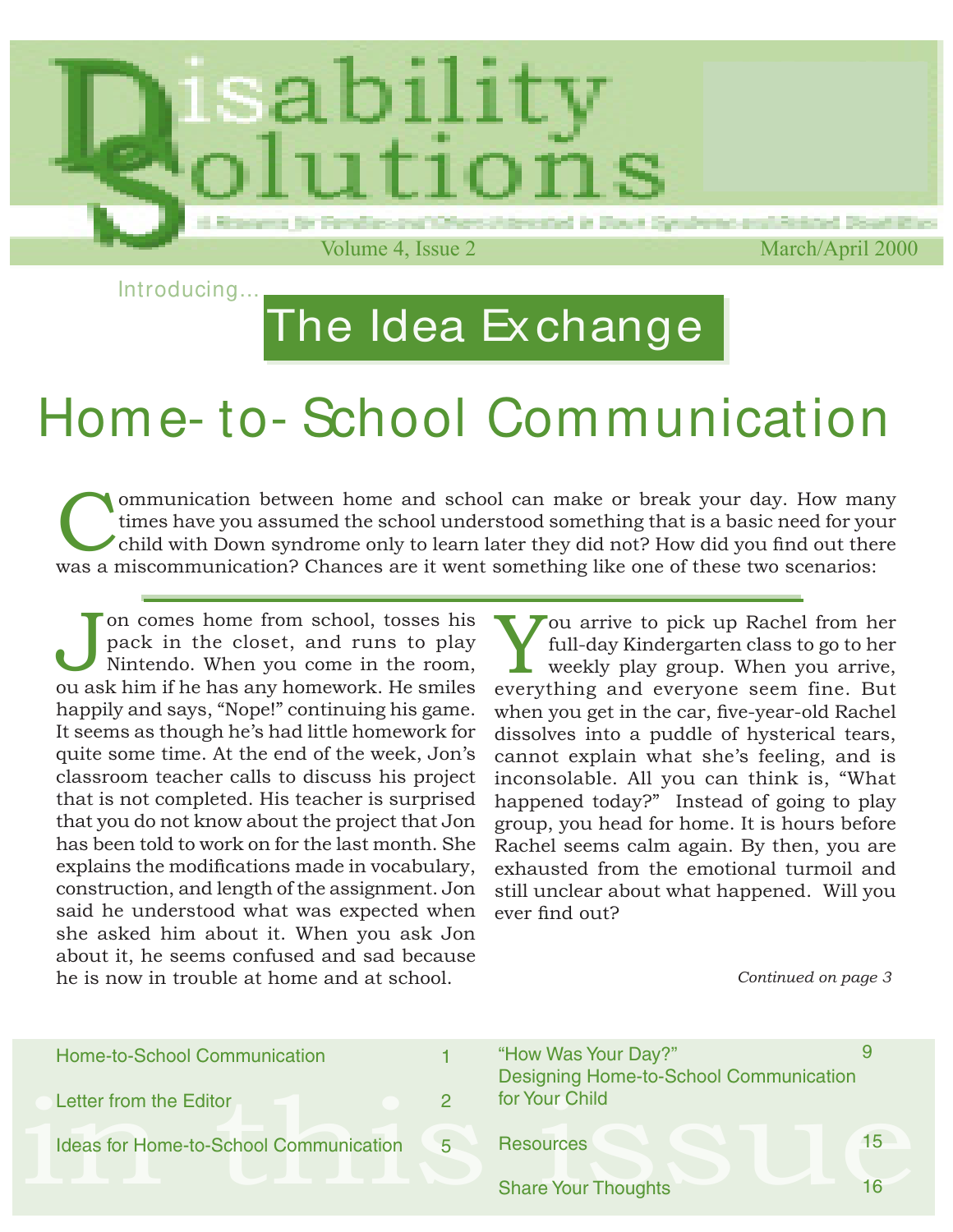## The Idea Exchange

*Disability Solutions* March/April 2000

### ...What Is It?

One of my favorite things to do is get together with a group of people who are full of ideas. There is a charge to the room as people share what they're doing and others toss out suggestions to refine it or problem solve. Even if the ideas are not something I will use for my son, it might be helpful to someone else I know. The process is exhilarating. I often leave with more ideas than I can get onto paper before I forget them.

We wanted to capture that feeling—the energy of brainstorming by people who are invested in the outcome—to share with readers through *Disability Solutions*. Therefore, we created *The Idea Exchange:* a place for parents and professionals to share ideas that work.

This first installment of *The Idea Exchange* gathers ideas for hometo-school communication systems parents have designed with their IEP teams across the country. Each one designed due to lessons learned—some through tough situations. Those lessons are reflected in the lead story, "Home-to-School Communication*.*"

In her article, "'How Was Your Day?' Designing Home-to-School Communication for Your Child," Kim Voss shares methods to design home-to-school communication systems for your child to complete on her own. Kim is one of those people whose ideas and energy are infectious, seemingly endless, and effective. As she wrote the article, she kept thinking of "just one more way" something could be done, but we had to confine her to these few. While you read Kim's article, be open to other ways to use these techniques to enhance your child's participation throughout the school day.

These ideas and others will be posted on our website in *The Idea Exchange* section. In addition, the journal will periodically feature ideas sent from our readers. If you have access to the Internet, stop by *The Idea Exchange*  and take a peek. If you or someone you know has a great idea, send it in. This is an easy way to share with others across the country and around the world. Remember, if it was something you had to work through with your child, there are at least ten other families facing a similar situation. It's much easier to adapt an idea to fit your situation than it is to start from scratch.

*Joan E. Guthrie Medlen, R.D.*



www.disabilitysolutions.org/idea.htm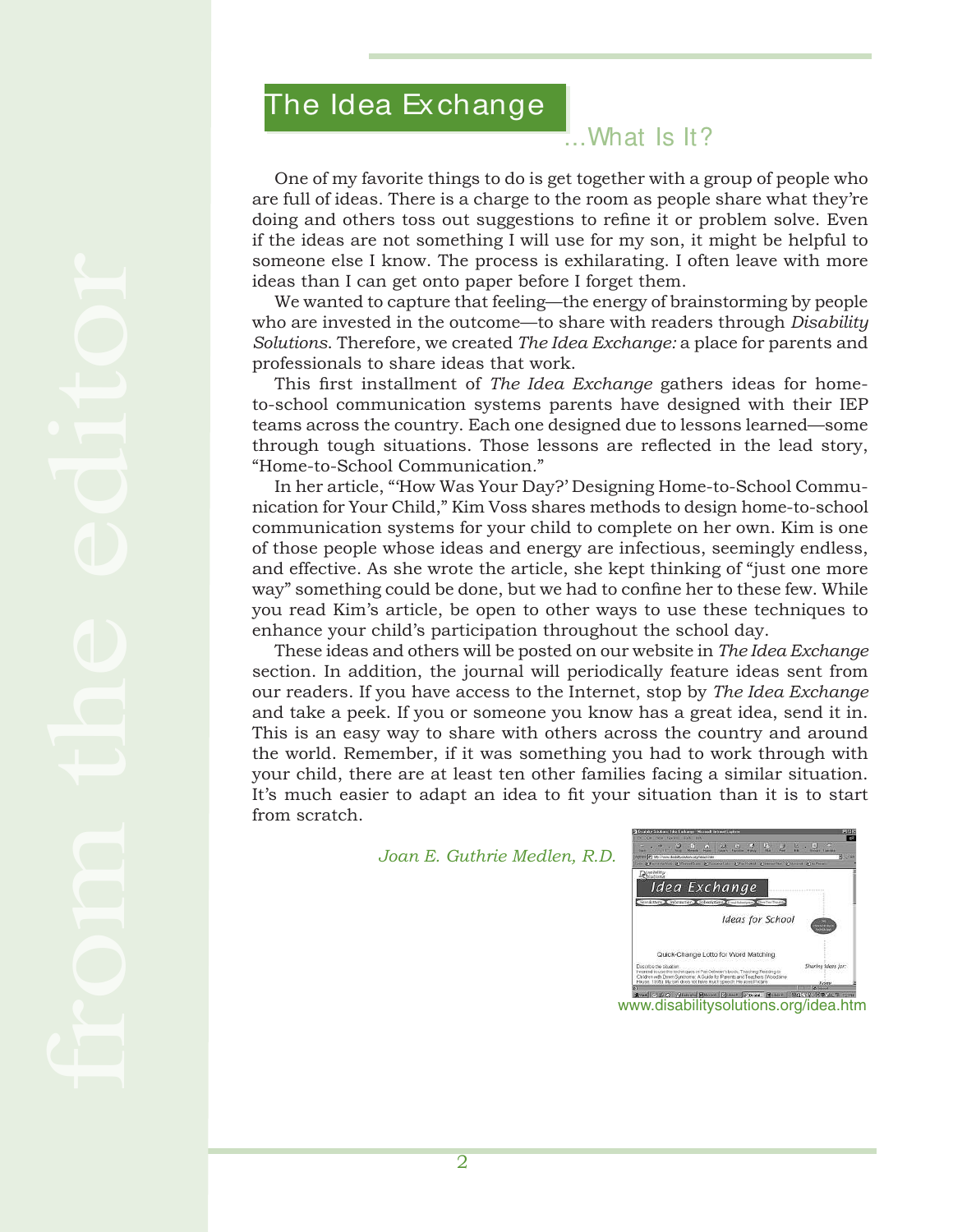## Home- to- School Communication

#### *Continued from page 1*

All parents understand the importance of knowing what is happening at school. Whether or not your child has a disability, parents need to know what is expected for school the next day. For younger students, this is often done through a weekly newsletter sent home from the classroom teacher. As students get older, they are asked to assume some of that responsibility by keeping assignment sheets that track projects and the date they are due for different subjects that are initialed by parents. By the time students are in high school, parents are left out of the loop requiring students to be responsible for their own work.

It is no different for parents of children with Down syndrome. However, you may need more frequent and detailed information than parents of students without disabilities. This includes notes from consultants or therapists, directions for adapting homework assignments, or information about school activities given verbally to the classroom. Teachers also benefit when parents have a way to share special occasions, medical information that may affect behavior at school, or ask questions about homework or other school activities.

Just as every child needs different levels of support to be successful, every classroom teacher, parent, and student need to know different information to be supportive. Some teachers enjoy writing a daily narrative to parents. Others find it cumbersome and time-consuming. Some parents want to know what each therapist is doing with their child while others want information about their child's behavior during the day. How do you find the right balance?

Home-to-School communication systems are only effective if they meet the needs of everyone on the team. They are used more

often when they are quick, understandable, and easy to use. To accomplish this, it is a good idea to discuss what to include and the frequency of use at a team meeting. Some questions to ask include:

- Should we use a checklist or narrative system?
- Should the student participate in the activity?
- Who do we want to contribute information (Teacher, Speech Therapist, Occupational Therapist, and so on)? Remember the bulk of daily communication should come from the classroom teacher rather than the Educational Assistant (see "Paraprofessionals in the Classroom: What Role Do They Play?" by Patti McVay. *Disability Solutions,*   $3:1$ ).
- How often should each person write in the notebook?
- What do we want to know (Information on behavior, activities with friends, food, homework assignments, and so on)?

Once your team has discussed these topics, you can design how you want your home-toschool system to look. Each one will look a little different. The examples in this issue of *Disability Solutions* are provided for you to adapt and create systems that will work best for your team and your child.

There are times when the relationship between families and school personnel is strained. During these times, everyone is reluctant to share narratives regarding the days' events, successes, or challenges. Whenever possible, stress the importance of laying aside the problems between the adults involved in your child's education and supporting your child. Unless a home-to-school communication system is clearly listed in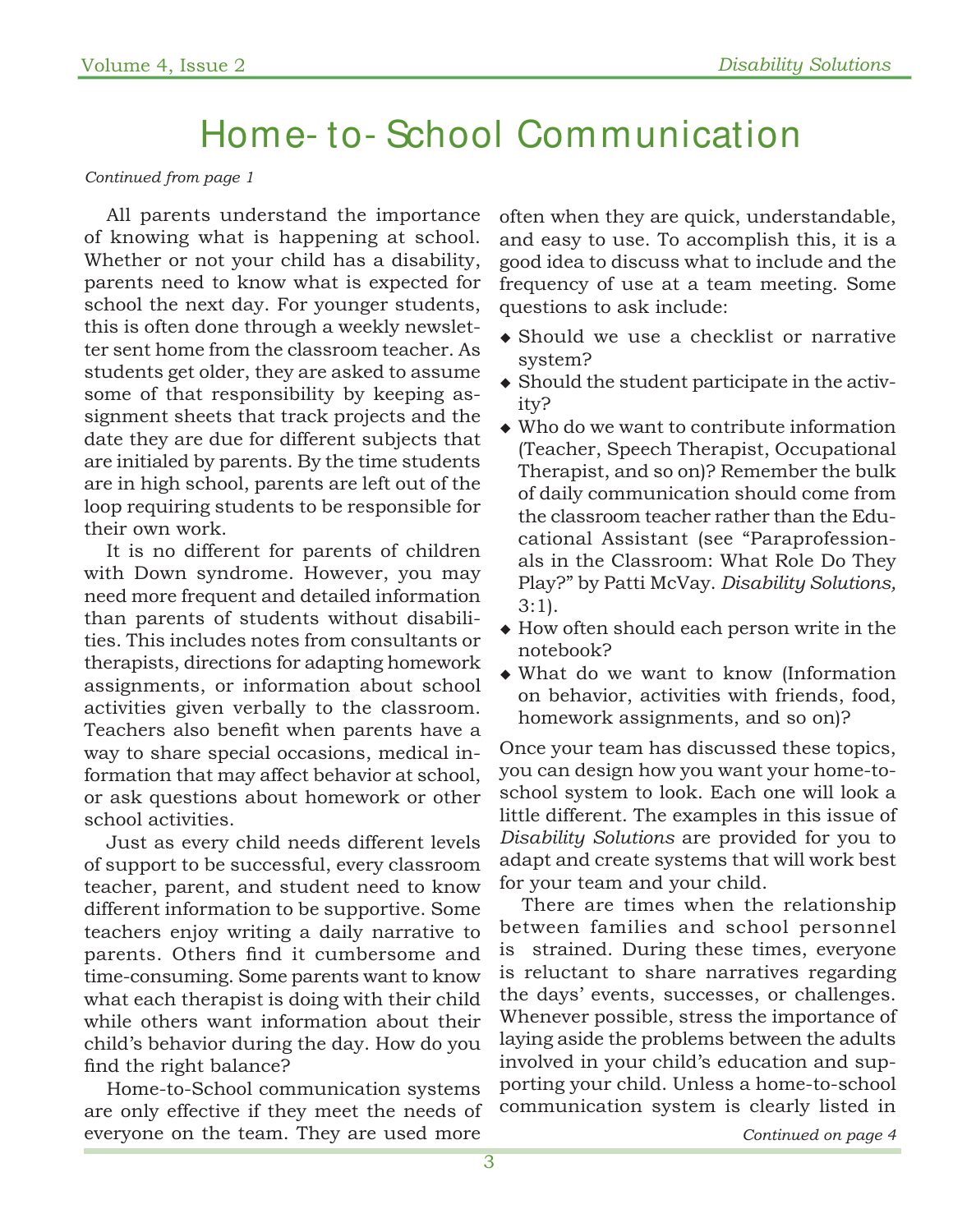## Home- to- School Communication

*Continued from page 3*

your child's IEP (under accommodations or modifications), there is no way to insist on anyone's participation. Try to find a balance that everyone can agree to that reduces the number of questions you have about your child's mood, homework, or information needed for her success in the classroom.

In addition to facilitating communication between home and school, these systems can be an effective teaching tool. Sharing what happened at school each day, providing the day, date, and month and keeping track of homework assignments are all skills that children with or without disabilities must master. Involving students in the process of sending information between home and school encourages responsibility and can be designed for each child's ability (Samples 4, 5, and 7).The samples that follow this article illustrate different types of communication systems. Each one is designed for a specific student and therefore has a slightly different focus. Some are designed for student participation while others are for parents and team members only.

Whether it is a spiral bound notebook or an individually designed form, communication systems between home and school are necessary and common. Even so, there is little information or examples available in professional literature for parents and team members to consider. With so many families and professionals using them, there are abundant examples available from those who use them. A few months ago, we asked parents and professionals to share the hometo-school communication systems they are using. Home-to-school communication systems were also sent to us for "The Idea Exchange," a new feature in forthcoming issues of *Disability Solutions.* The following samples

and suggestions in this article are what we learned from our readers.

Most of the systems we received are best used if they are copied and then bound together as a book. If you don't have a home-toschool system that is working well, consider taking these examples to your next team meeting and discussing how you can create a tool that is helpful to everyone. We hope you will find these ideas and examples helpful as you create a communication system that meets your child's needs.

*Thank you to our readers who sent samples and stories to create this article: Janice Daley, Grafton, WI; Patti MacPhee, N. Attleboro, MA; Kay Cook, Batavia, NY; Cheryl Ward, Virginia Beach, VA; Lauren Weinstock, Raleigh, NC; Peggy Doyle, LaConner, WA; Mindy James, St Louis, MO; and Patti McVay and Heidi Wilson from the Outreach Center for Inclusive Education, Portland, OR.*

Picture Communciation Symbols (PCS) copyright © 1981-2000 Mayer-Johnson Co. Used with permission. Mayer-Johnson, P.O. Box 1579, Solana Beach, CA 92075-1579. 800/588-4548. e-mail: mayerj@mayer-johnson.com. http://www.mayerjohnson.com.

 $\bullet$  Samples 1, 2, 3, 5, 6, and 8 copyright  $\odot$  1999 Patti McVay. Permission to use for education purposes. Outreach Center for Inclusive Education, MESD, 11611 N.E. Ainsworth Circle, Portland, OR 97220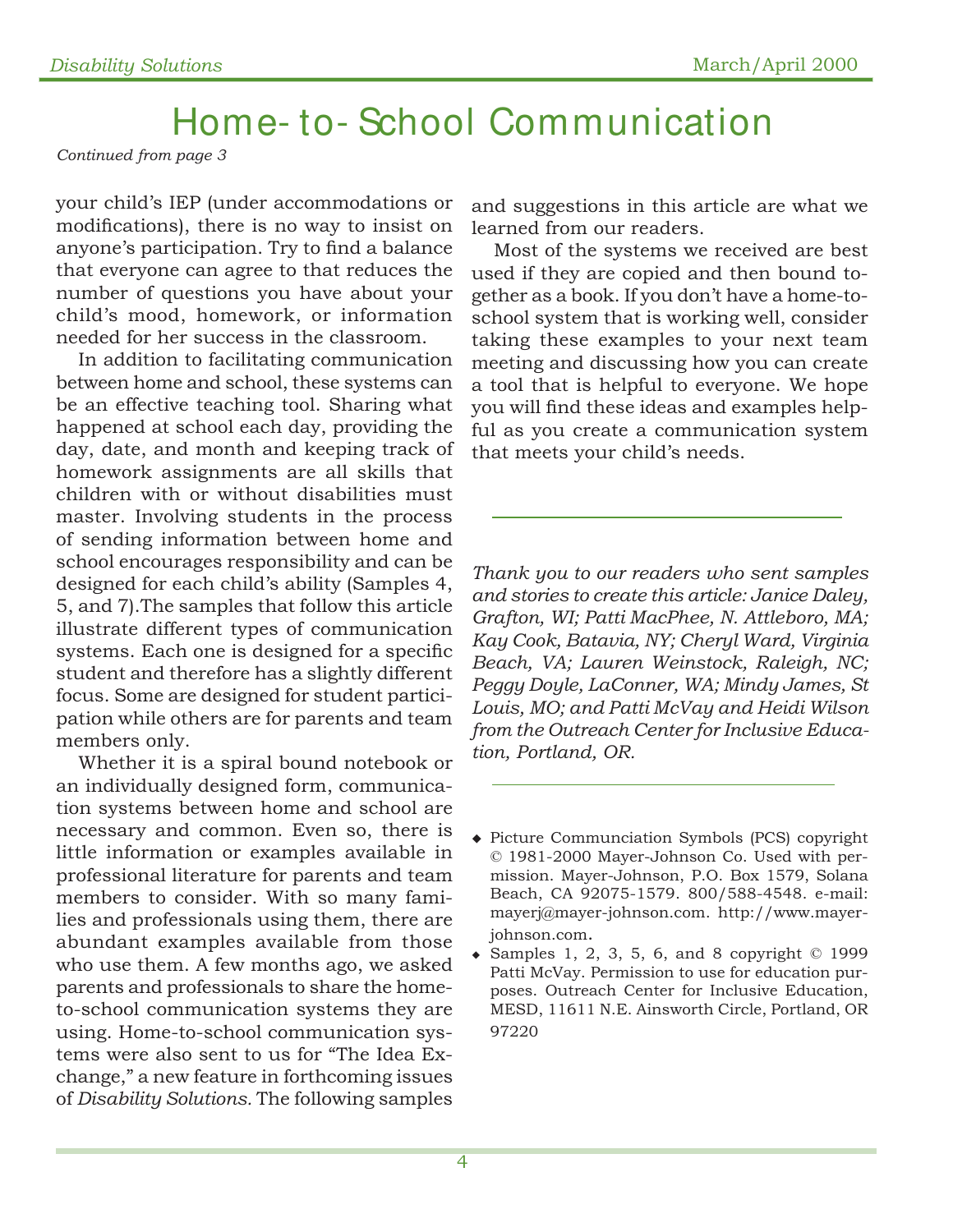## Ideas for Home- to- School Communication Systems

The following are examples of home-to-school communication systems used by IEP teams, including parents, for specific students. Each one has a slightly different focus and method of communication reflecting what the student's family and educational team felt was most important to share on a regular basis. They will be posted along with other topics in *The Idea Exchange* on the *Disability Solutions* website.

1

#### Sample 1:

A checklist to track three speci c areas in activities throughout the day that may or may not be on the IEP. The activities are lled in for greater exibility.

#### Sample 2:

This communication sheet combines II- in- the- blank opportunities with a checklist. The topics covered are both IEP related (problem- solving skills) and general information about the day.

#### Sample 3:

A combination of II- in- the- blank and simple yes/ no questions to track IEP objectives in a variety of areas: educational activities, social activities, and speci c therapy activities

| During class we worked on: $\mathbb{R}$                                                        | Today, Julie said hello to:                                                                                                                                                                                                                                                                                                                                                 |
|------------------------------------------------------------------------------------------------|-----------------------------------------------------------------------------------------------------------------------------------------------------------------------------------------------------------------------------------------------------------------------------------------------------------------------------------------------------------------------------|
| Today Chuck's buddy was:                                                                       | es<br>Today, Julie's buddy was:                                                                                                                                                                                                                                                                                                                                             |
| At recess Chuck had fun: $\sqrt{\frac{1}{\sqrt{2}}}$                                           | The center activity I choose today was: $\overrightarrow{H}$                                                                                                                                                                                                                                                                                                                |
| For lunch Chuck had:                                                                           | An Bh Co                                                                                                                                                                                                                                                                                                                                                                    |
| Today Chuck used his problem solving skills by:<br>taking time to think<br>talking with a peer | ₩<br>Dd En Ff<br>in class, we worked on these puzzles, fetters, numbers, shapes and<br>signs:                                                                                                                                                                                                                                                                               |
| (3)<br>$ $ compromising $\mathcal{K}$<br>asking for adult help                                 |                                                                                                                                                                                                                                                                                                                                                                             |
| @<br>Today Chuck was feeling:_ <mark>@</mark>                                                  | $\begin{picture}(160,10) \put(0,0){\vector(0,1){30}} \put(10,0){\vector(0,1){30}} \put(10,0){\vector(0,1){30}} \put(10,0){\vector(0,1){30}} \put(10,0){\vector(0,1){30}} \put(10,0){\vector(0,1){30}} \put(10,0){\vector(0,1){30}} \put(10,0){\vector(0,1){30}} \put(10,0){\vector(0,1){30}} \put(10,0){\vector(0,1){30}} \put(10,0){\vector(0,1){30}} \put(10,0){\vector($ |
| News from Mrs.Aschenbrenner: _______________                                                   |                                                                                                                                                                                                                                                                                                                                                                             |
| Comments from the team: <b>100</b>                                                             | Today for motor time I: <b>Contained a contained by the Contained Act of the Contained Act of the Contained Act of the Contained Act of the Contained Act of the Contained Act of the Contained Act of the Contained Act of the </b>                                                                                                                                        |
| News from home:                                                                                | 隘<br>News from home: <u>containing the second container and container</u>                                                                                                                                                                                                                                                                                                   |

| Date:_<br>Today I:           | inswer you when<br>you say it nicely. | Hands and feet<br>to yourself. | Talk repectfully. |
|------------------------------|---------------------------------------|--------------------------------|-------------------|
| <b>Activity</b>              | Yould<br>10,                          | <b>Activity</b>                | ☺                 |
|                              |                                       |                                |                   |
|                              |                                       | 25.00                          |                   |
|                              |                                       |                                |                   |
|                              |                                       |                                |                   |
|                              | ÷                                     |                                |                   |
| Messages from Mrs. Copeland: |                                       |                                |                   |

|        | Today, Julie said hello to:                                                                                                                                                                                                                                                                    |    |
|--------|------------------------------------------------------------------------------------------------------------------------------------------------------------------------------------------------------------------------------------------------------------------------------------------------|----|
|        |                                                                                                                                                                                                                                                                                                |    |
|        | Today, Julie's buddy was:                                                                                                                                                                                                                                                                      |    |
|        |                                                                                                                                                                                                                                                                                                |    |
|        | The center activity I choose today was: $\mathcal{H}$                                                                                                                                                                                                                                          |    |
|        |                                                                                                                                                                                                                                                                                                |    |
|        | An Bh Co<br>Dd En Pf                                                                                                                                                                                                                                                                           |    |
| signs: | In class, we worked on these puzzles, fetters, numbers, shapes and                                                                                                                                                                                                                             |    |
|        |                                                                                                                                                                                                                                                                                                |    |
|        |                                                                                                                                                                                                                                                                                                |    |
|        |                                                                                                                                                                                                                                                                                                |    |
|        |                                                                                                                                                                                                                                                                                                | no |
|        |                                                                                                                                                                                                                                                                                                | no |
|        | <sub>a</sub> Julie matched letters in her name:yes                                                                                                                                                                                                                                             | no |
|        |                                                                                                                                                                                                                                                                                                | no |
|        |                                                                                                                                                                                                                                                                                                | no |
|        |                                                                                                                                                                                                                                                                                                |    |
|        | Today for motor time $\mathbb{I}$ and $\mathbb{I}$ and $\mathbb{I}$ and $\mathbb{I}$ and $\mathbb{I}$ and $\mathbb{I}$ and $\mathbb{I}$ and $\mathbb{I}$ and $\mathbb{I}$ and $\mathbb{I}$ and $\mathbb{I}$ and $\mathbb{I}$ and $\mathbb{I}$ and $\mathbb{I}$ and $\mathbb{I}$ and $\mathbb{$ |    |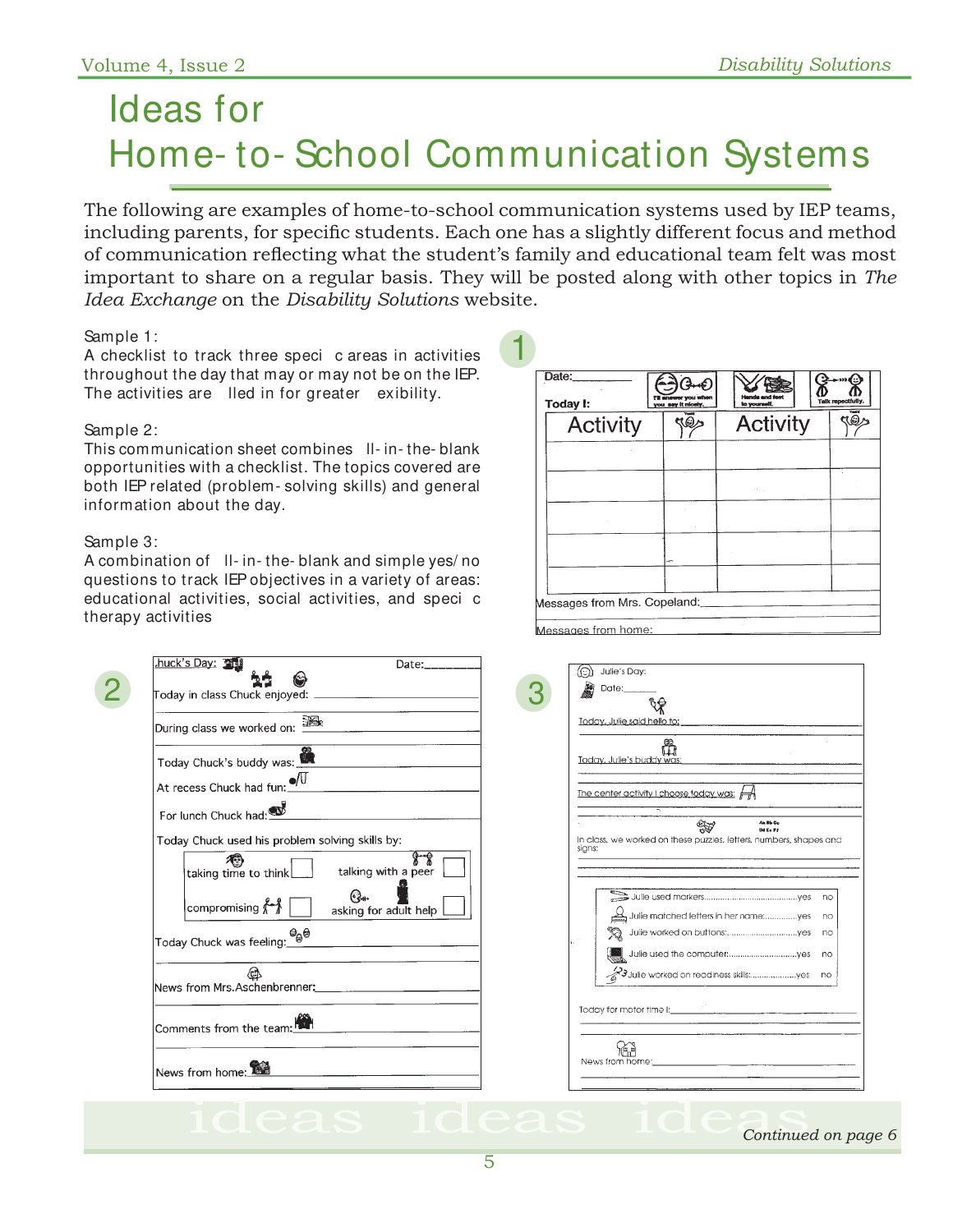#### *Continued from page 5*

| Disability Solutions                                                                                                                                                                               |                                                                                                                                                                                                                                                                                          | March/April 2000                                                                                                                                                                                                                                                                                                                                                                                                                                                                                                                                                                                                                                                               |
|----------------------------------------------------------------------------------------------------------------------------------------------------------------------------------------------------|------------------------------------------------------------------------------------------------------------------------------------------------------------------------------------------------------------------------------------------------------------------------------------------|--------------------------------------------------------------------------------------------------------------------------------------------------------------------------------------------------------------------------------------------------------------------------------------------------------------------------------------------------------------------------------------------------------------------------------------------------------------------------------------------------------------------------------------------------------------------------------------------------------------------------------------------------------------------------------|
| Continued from page 5<br>$\bigcap$ $\bigcirc$<br>$\overline{\phantom{0}}$                                                                                                                          | ideas idea                                                                                                                                                                                                                                                                               |                                                                                                                                                                                                                                                                                                                                                                                                                                                                                                                                                                                                                                                                                |
| Ask me about my day<br>Date:<br>The weather<br>would arounal<br>During 2nd hour I:<br>$\sim 100$<br>$2\times i$ $\sim$<br>Today I also:<br>imloaded<br>dryer<br>Ò.<br>In the communit <sup>-</sup> | 4a<br>Samples 4a & 4b:<br>This communica-<br>tion system combines<br>adult input and stu-<br>dent participation. The<br>student sheet focuses<br>on tracking activities<br>and learning calendar<br>skills. The sheet for<br>staff members serves<br>as a medication and<br>therapy log. | JENNIE DALEY'S SCHOOL DAY<br><b>DATE</b><br>1st hr. (7.29 - 8:24)<br>2nd hr. (8:28-9:20)<br>ord hr. (9:24-10:16)<br>GAVE JENNIE 3 TSP. PROPULSID & 1/2 TSP. PEPCID @ 9:30<br>(th hr. (10:20-11:12)<br>LUNCH (11:15-12:08)<br>ATE ALL<br><b>ATE 1/2</b><br><b>ATE HARDLY ANY</b><br>6th hr. (12:30-1:30)<br>7th hr. (1:38-2:27)<br>SPEECH (Group: Wednesday 12:30-1:30, Individual: Friday 8:30-9:00)<br>PHYSICAL THERAPY (Wednesday 12:45-1:00, Friday 1:45-2:00)<br>ADAPTIVE PHY, ED (Group: MWF 8:30-9:30, Individual: Tuesday 8:00-8:30)<br>SWIMMING (Group: Friday 12:00-12:30, Individual: Monday12:30-1:30)<br><b>THROW UP?</b><br><b>B.M. TODAY?</b><br><b>GAGGING?</b> |

#### Sample 5:

The focus of this communication sheet is Erika working with other students. Together, Erika and her peer mentor Il out the paragraph describing their activities. Her peer mentor signs the section of the sheet they participated in. The reverse side of this sheet is for notes from home.

#### Sample 6:

This communication sheet combines II- in- the blank with a yes/ no form to track activities and goals that highlight increasing independence. The phrasing used in the sentences encourages positive feedback focused on increasing independence.

| Erika's Day<br>GAA<br>Today, I worked with: ___________                                                              | 5                                | Anna's Day: (c)<br>Date:<br>췈<br>(ు)<br>Today in class, Anna enjoyed: |
|----------------------------------------------------------------------------------------------------------------------|----------------------------------|-----------------------------------------------------------------------|
|                                                                                                                      |                                  | In class we worked on these concepts, Braille skills, and concepts:   |
|                                                                                                                      |                                  | Today, Anna's buddy was: [11]                                         |
| Today, I had lunch with: _____________________                                                                       |                                  | On recess, Anna had fun: 19                                           |
| Peer Signature: 2008                                                                                                 |                                  | Bathroom Successes:                                                   |
|                                                                                                                      |                                  | For lunch Anna had: 4<br>She used her fingers: spoon: fork:           |
|                                                                                                                      |                                  | She was successful: with/without assistance.<br>Other activities:     |
| Peer Signature:                                                                                                      |                                  | no.                                                                   |
| Other cool stuff we did today:                                                                                       |                                  | Comments from team: And<br>News from Mrs. Fryback:                    |
| <u> London a Communication de la communication de la communication de la communication de la communication de la</u> |                                  |                                                                       |
|                                                                                                                      | $10e$ S News from home: $\Omega$ | $\bigcap$ $\bigcap$ $\bigcap$                                         |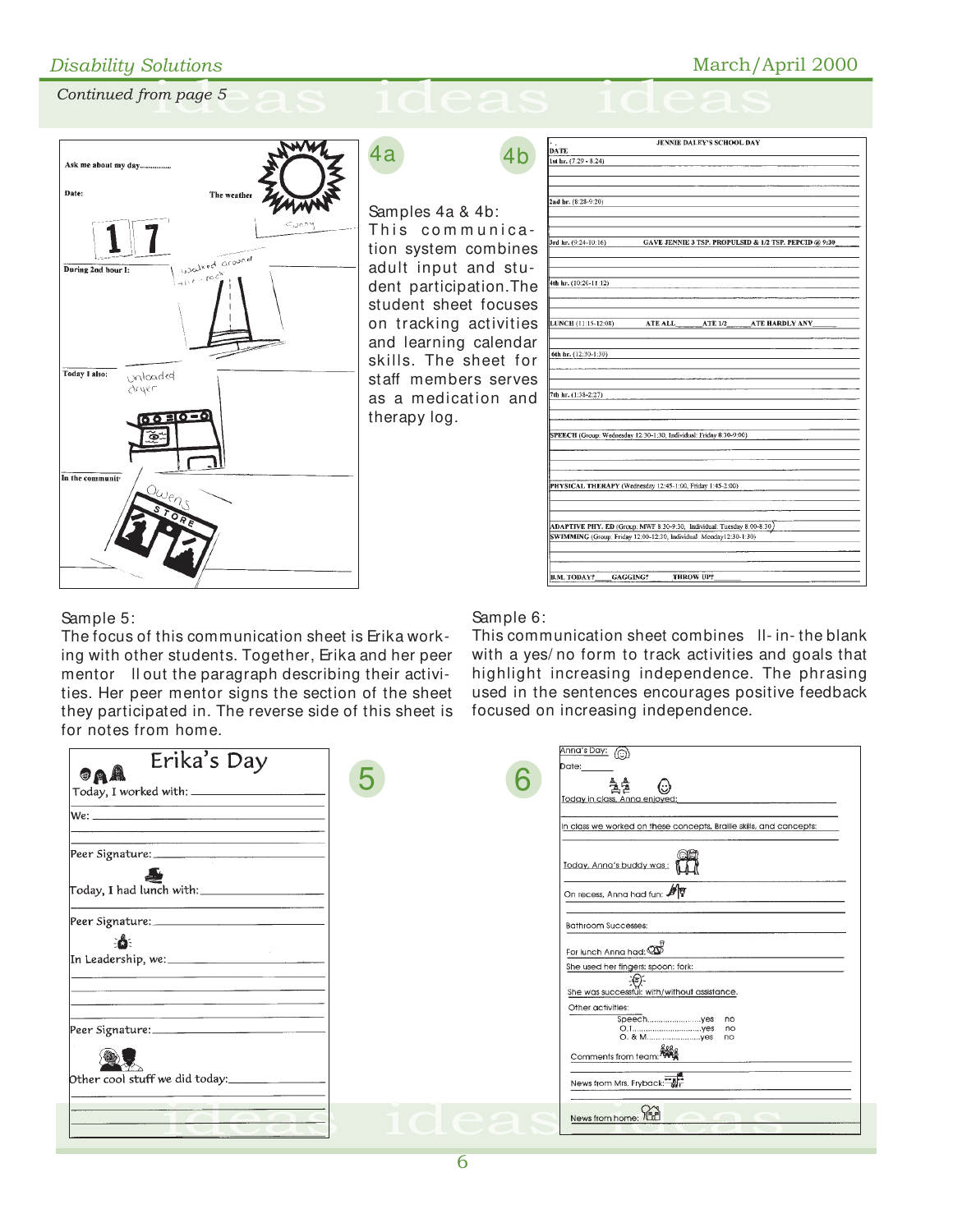# $\frac{a}{\text{index 2}}$  ideas ideas

7a



#### Samples 7a & 7b:

The purpose of this communication notebook is to involve the student in reporting about the day by completing sentences. Choices are provided on the left page to complete the sentence on the right. In addition to these sheets, there are pages for narratives from team members and messages from home.

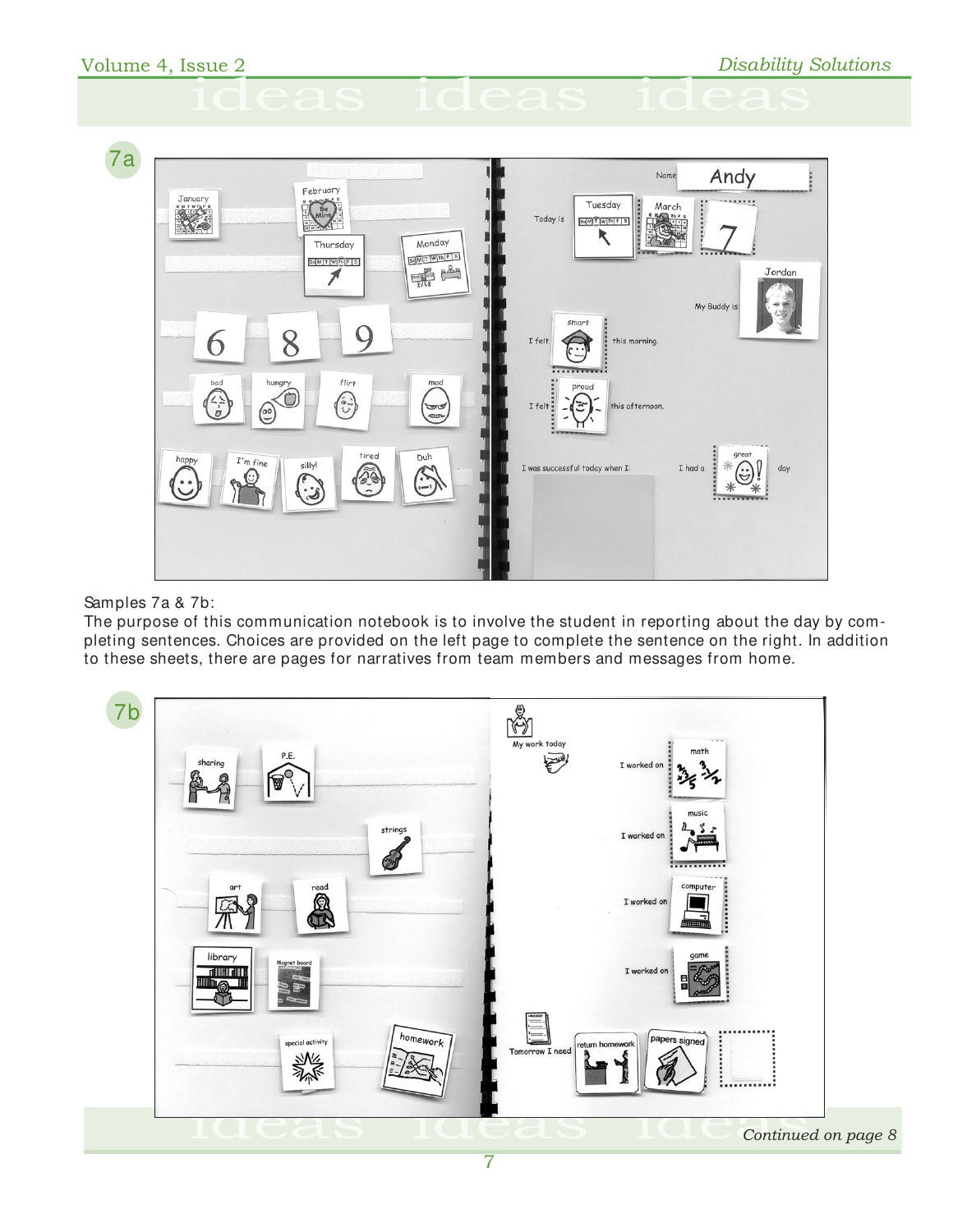# blutions<br>ideas ideas ideas

8a 8b

#### *Continued from page 7*

| A-Day<br>News from School                |
|------------------------------------------|
| Notes by:                                |
| Period 1-Computer                        |
|                                          |
| ٩<br><u>Period 3-Rec.Sports</u>          |
| $\frac{1}{2}$<br>Period 5-Global Studies |
|                                          |
| ₩<br>Period 7-English                    |
|                                          |
|                                          |
|                                          |

| News from my house                     |
|----------------------------------------|
| Yesterday, last night, on the weekend: |
|                                        |
|                                        |
|                                        |
|                                        |
|                                        |
|                                        |
|                                        |
|                                        |
|                                        |
|                                        |
|                                        |
|                                        |
|                                        |
|                                        |
|                                        |
|                                        |
|                                        |
|                                        |
|                                        |
|                                        |
|                                        |
|                                        |
|                                        |
|                                        |
|                                        |
|                                        |
|                                        |
| Written by:                            |
|                                        |

#### Samples 8a &8 b:

This system could be used by only parents and teachers or by the student. Designed for middle and high school students, there is room for listing homework assignments or providing other information if needed. A page for information from home is also available for either parents or the student to complete.

#### Sample 9:

This communication sheet is a checklist that tracks behaviors and goals. Some specic information about the day is added that is used for conversations at home (song choice).

| $\circ$ $\circ$ $\circ$                                                                                                                                                                                                        | Today, I worked with: ____________   | Erika s Day |
|--------------------------------------------------------------------------------------------------------------------------------------------------------------------------------------------------------------------------------|--------------------------------------|-------------|
| Wether the contract of the contract of the contract of the contract of the contract of the contract of the contract of the contract of the contract of the contract of the contract of the contract of the contract of the con |                                      |             |
|                                                                                                                                                                                                                                | Peer Signature: ________________     |             |
|                                                                                                                                                                                                                                | Today, I had lunch with:_________    |             |
|                                                                                                                                                                                                                                | Peer Signature:                      |             |
| -8-                                                                                                                                                                                                                            | In Leadership, we: _________________ |             |
|                                                                                                                                                                                                                                | Peer Signature:______________        |             |
|                                                                                                                                                                                                                                | Other cool stuff we did today:__     |             |
|                                                                                                                                                                                                                                |                                      |             |

9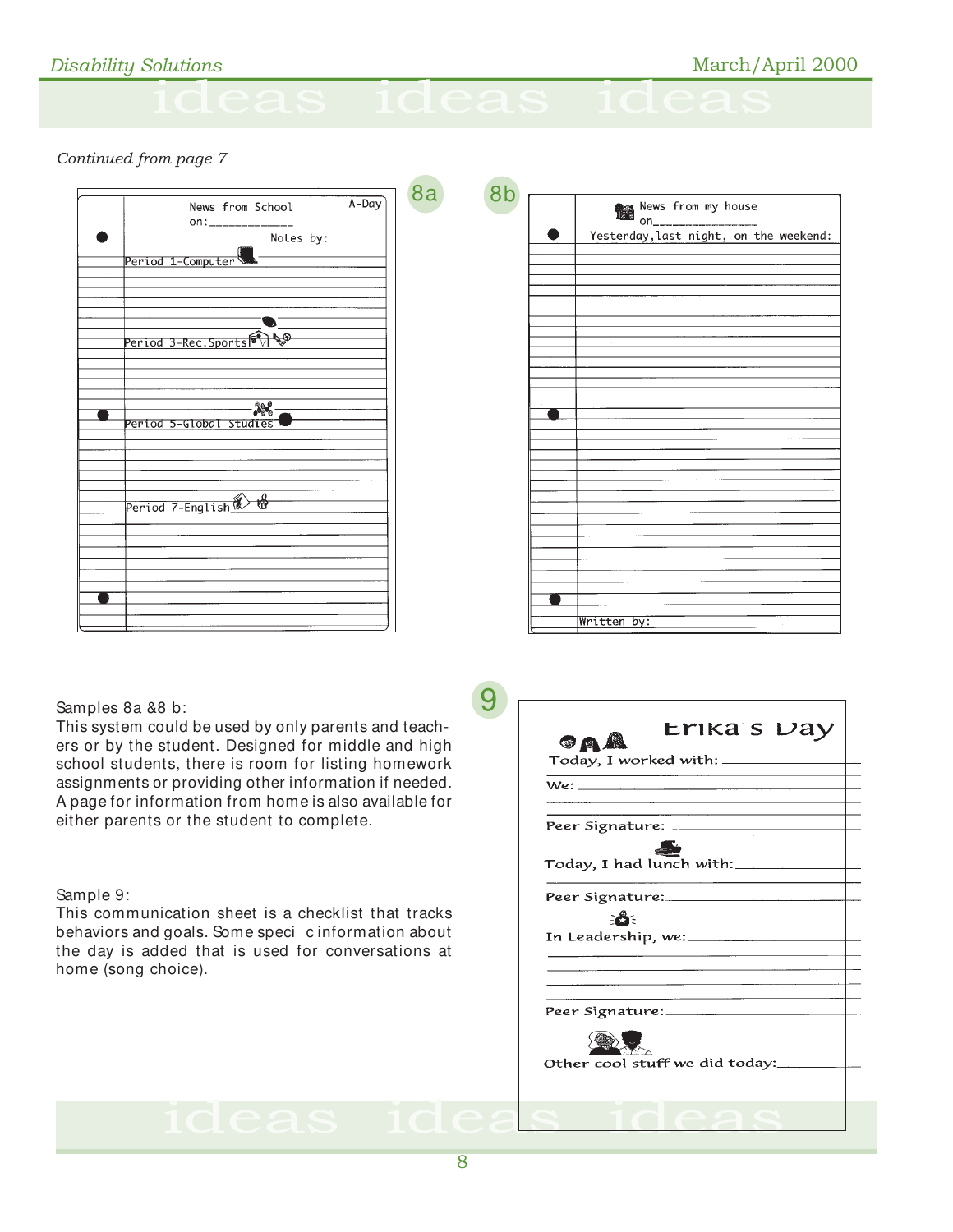*by Kimberly S. Voss*

seems like a late afternoon ritual, It somewhere between the after school snack and the newest episode of *Arthur*. It always starts off with the same question posed to the kids: "How was your day?" The kids have the routine down and know that they have my attention as they begin to rattle off various memorable moments: which classmate had to move their clip for misbehaving, what guest speaker was at school, or who sat with them at lunch. Now that we have hit the teenage years, this afternoon ritual feels a bit more like an interrogation. After asking three times, "How was your day?" I might hear a pleasant, "Fine!" Even that gives me some sense of satisfaction that I have heard something about her day as we move on to competing with the incoming phone calls from friends while my child escapes to a back room to talk.

But the afternoon ritual is much different for the parent of a child with disabilities. At the earliest opportunity, you grab her backpack and begin to dig, and dig, and dig. Is there anything that could give you a clue about her day? Some scrap of paper, a note from the classroom teacher, a completed project, or a piece of artwork? Anything? The questions begin to arise in your mind: did she have someone other than the paraprofessional to sit with at lunch? Did she feel a part of the classroom that day? Did she learn anything new?

As a parent of child with expressive aphasia and apraxia, learning about Ashley's day is often puzzling because verbal communication is limited and very difficult for her. Communication from school is essential. It is not always forthcoming, but it is essential. For years, if school did not tell me, I typically did not know. Now that Ashley is older, her friends in the regular education environment are a wonderful source of information. They remind me of upcoming projects or field trips, let me know what she loves or hates in her lunch bag, and share stories about Ashley's school experiences.

As much as I appreciate hearing about Ashley's school experience from everyone else, I crave to hear it from Ashley. Rather than someone else interpreting segments of her day, it would be wonderful to devise a method for Ashley to share information herself.

Using a computer, I can create a number of different solutions for doing just that. They range from simple methods to more complex ones. Technology allows me to design methods for Ashley, to share information about her day while sidestepping tasks that are difficult for her, such as the need to talk, write, or keyboard. Maybe one of these methods will give you a new idea for a way to provide your child the opportunity to succeed at sharing something they have not been able to share before.

*Continued on page 10*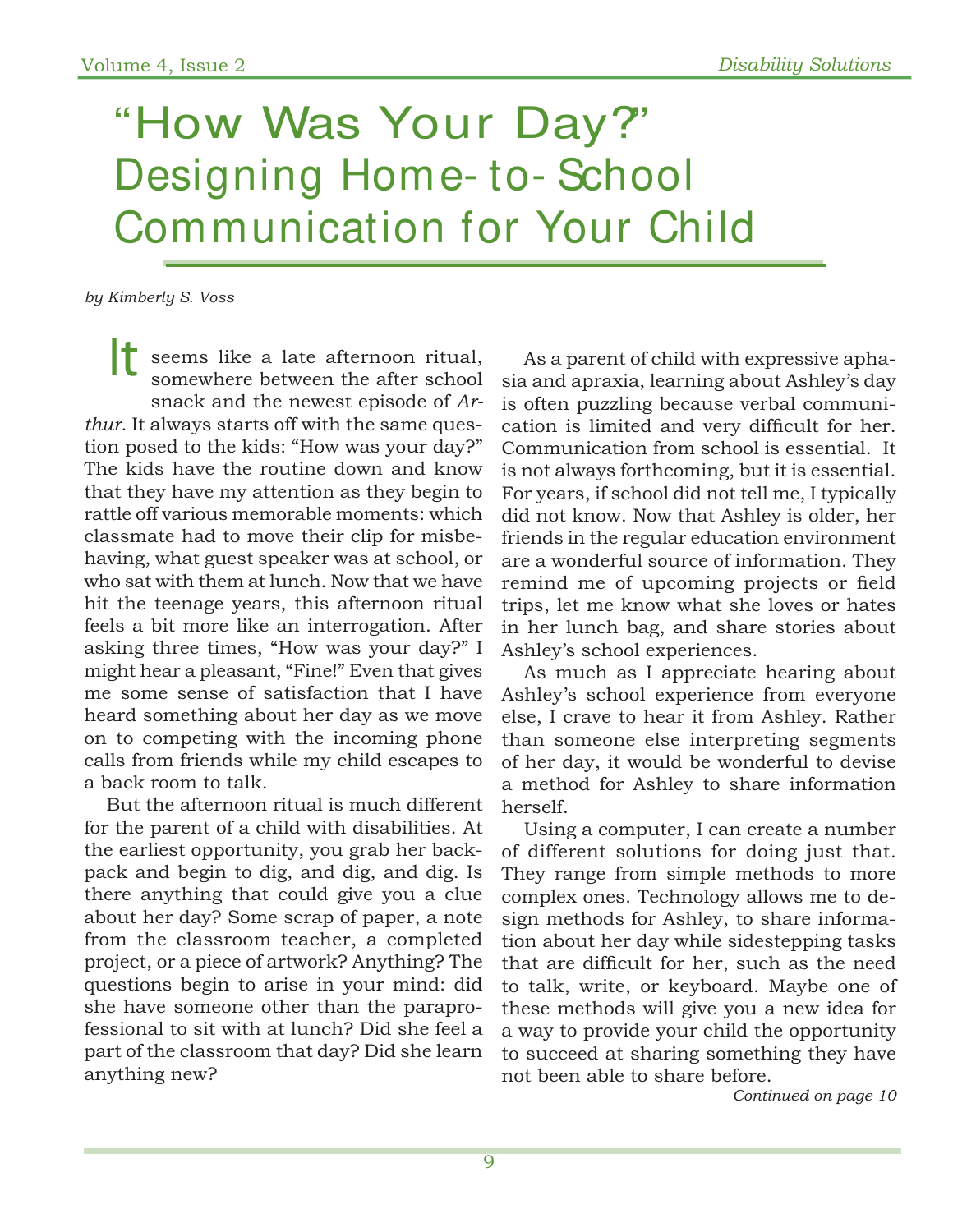*Continued from page 9*

#### Simple Communication Sheet

#### Equipment and Supplies:

- \* Icons (such as Boardmaker from Mayer-Johnson),
- Word processing program with a paint/ draw feature,
- Dashed text fonts (*School Fonts for Beginning Writing* from Mayer-Johnson),
- A bingo dabber or marker,
- Computer, and
- Printer.

#### Design Instructions:

- Design a communication sheet using icons to convey simple messages. (Figure 1)
- Choose icons to select that communicate meaningful messages about school activities.
- Use dashed text at the top of the page for your child's name. This gives her an opportunity to trace her name in a functional activity.

#### Instructions for Teaching:

- When you begin to use this communication sheet, limit the number of choices for answers to reduce confusion. For instance, cover the symbols for "Tuesday," "Wednesday," and "Thursday" to offer only two choices for the day of the week: "Monday" or "Friday." As her confidence grows, increase the number of choices shown on the page.
- Read the sentence to complete aloud with your child and the choices available. For instance, "Today is, Monday (point to Monday), Tuesday (point to Tuesday)," and so forth.
- Your child can choose her answer by marking it with an "X," circling the symbol, touching with the bingo dabber, or pointing.

#### Variations

• If using a pencil or felt pen is a problem, use the sheet like a bingo board. Have your child make her icon selection by placing a marker (a chip, coin, or game piece) on top of her choice. This takes little effort and requires no handwriting expertise.



- \* If she is unable to trace letters, use a name stamp or sticker to place her first and last name in the proper order at the top of the page.
- Always use symbols that make sense to your child. If using a sign language symbol is more familiar than a picture symbol, use them.
- As your child begins to recognize words (sight reading), reduce the size of the icon while increasing the size of the text (number of points). This helps her focus on the word rather than the icon.

## Fill-in-the-Blank Using Magnets

#### Description:

Filling-in-the-blank is a great method for responding to simple questions. Answering questions about a school day is a motivating topic to begin to learn this skill. Using magnets is a fun and easy way to fill-in-the-blank and is a great alternative to conventional pencil and paper tasks.

Learning to fill-in-the-blank is easy to teach and reinforce using a communica-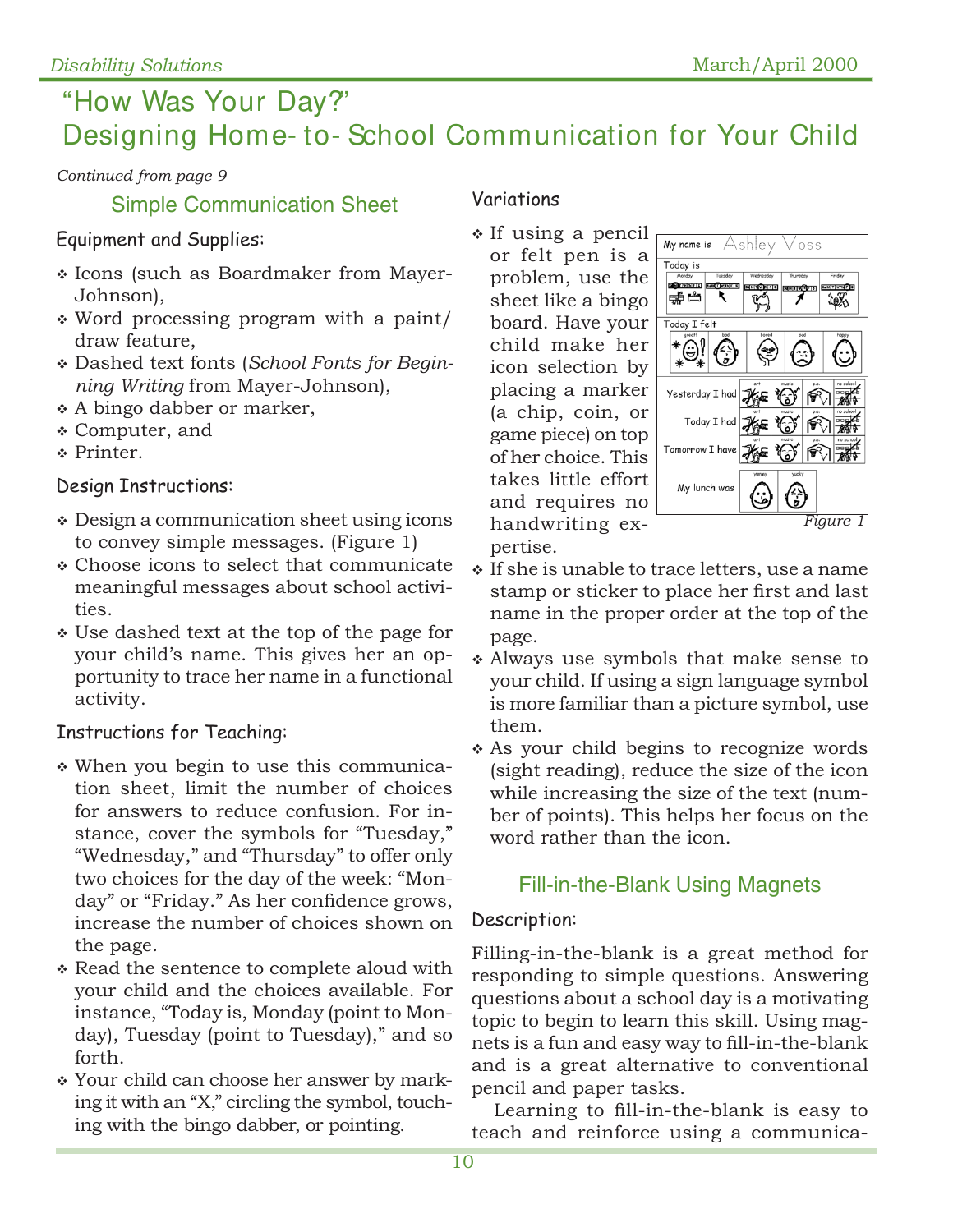tion sheet designed with this in mind. This method is a wonderful alternative to many tabletop designs since the materials are front and center on a magnetic board. This is especially important for kids with visual impairments or limited attention who are more successful with materials presented in an upright fashion.

Equipment and Supplies:

- Icons,
- Word processing program with a paint/ draw feature,
- Photocopying machine,
- Magnetic board with stand or the front of the refrigerator at home,
- Magnetic sheet with adhesive,
- Computer, and
- Printer.

Design Instructions:

- Design the communication sheet to share information about your child's day. Draw a box in the area of the sentence your child will fill in. Make the box slightly larger than the card that will be placed in it. Print the sheet. Laminate it for durability. (See Figure 2)
- Make magnetic choice cards to fill-in-theblank boxes. Lay out a page of the various

responses using a software application with a draw feature (one which allows you to make boxes which can be filled with text). Ideas for choices include: months of the year, dates  $(1-31)$ , the year, and so on.

- Print the page of choice cards and attach it to the adhesive side of the magnet sheet. Cut out the individual magnetized cards. (Figure 3)
- Place the fill-in-the-blank communication sheet on an upright magnetic board. Use a clip, tape, or magnets on the corners to hold it in place.
- $\cdot$  In the beginning, provide only the appropriate choice (such as the correct month, day, and year) for each blank box to teach the sentence and process of filling in the sheet. Gradually increase the number of choices, allowing your child to make her own selections from the set provided. (Figure 4)

#### Instructions for Teaching:

- Your child chooses the words to complete the sentence from the choices on one side of the board. She then places them in the boxes on the communication sheet.
- When she is done, have her photocopy the completed communication sheet while on

#### *Continued on page 12*

| My name is                                 | Nevember 2005<br>January<br>Daczmber 2001<br>February                                                                                                                                            | My name is   Ashley   Voss                                           |                                                                                                                          |
|--------------------------------------------|--------------------------------------------------------------------------------------------------------------------------------------------------------------------------------------------------|----------------------------------------------------------------------|--------------------------------------------------------------------------------------------------------------------------|
| Date<br>Today is                           | 1, 9, 17, 25,<br>March<br>2, 10, 18, 26,<br>April<br>3, 11, 19, 27,<br>May<br>4, 12, 20, 28,<br><b>June</b><br>5, 13, 21, 29,<br>July<br>6, 14, 22, 30.<br>August<br>7, 15, 23, 31,<br>September | Date March<br>Today is<br>This morning I had<br>This of remoon I had | $\frac{2000}{2001}$<br>$ 23 $ $ 24 $<br>Friday<br>Thursday.<br>senters.<br>music<br>ort.<br>recess.<br>math.<br>computer |
| This morning I had<br>This afternoon I had | 8, 16, 24,<br>October                                                                                                                                                                            | My lunch was<br>I sat with Kim<br>My day was great!                  | yummy! yucky.<br>Tana<br>bad. happy, poring sad.                                                                         |
| My lunch was<br>I sat with                 | Figure 3                                                                                                                                                                                         | <b>Savorely</b>                                                      | Figure 4                                                                                                                 |
| My day was                                 | Figure 2                                                                                                                                                                                         |                                                                      |                                                                                                                          |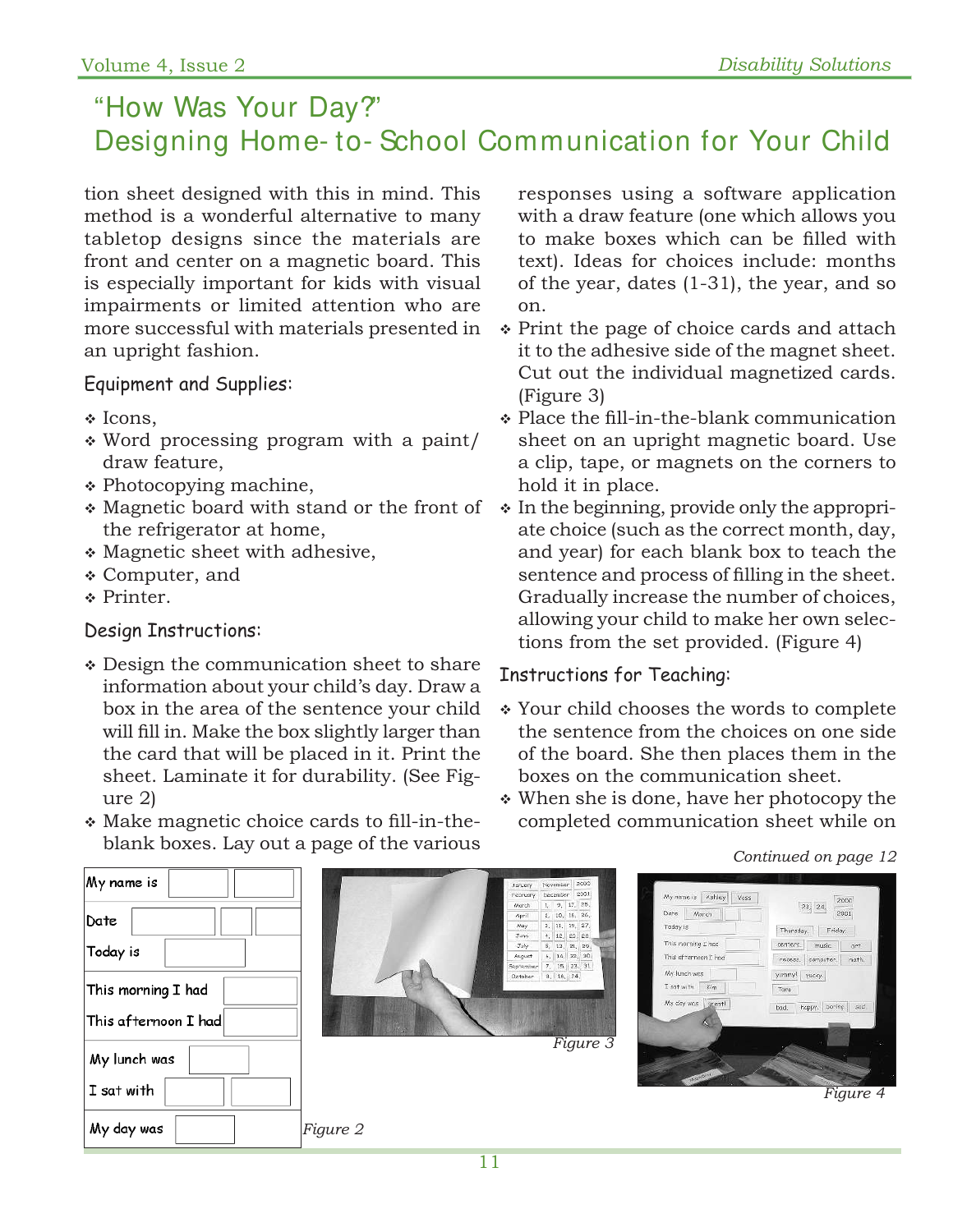#### *Continued from page 11*

the magnet board. She now has a completed copy to take home.

#### Variations

- If your child is learning the concepts of calendar, color-code the background color of the response boxes and choice cards. This gives her an extra clue of what to use to fillin-the-blank. For example, color the blank box for the month on the communication sheet with a light yellow background. Print all corresponding magnetic choice cards ("January" through "December") with the same light yellow background. Use a different color for each box.
- Allow your child to do the photocopying. She learns how to use a copy machine as well as number concepts such as "just one for Mom" or "two copies: one for me and one for you."
- Print the magnetic choice cards with dashed text. Once the completed communication sheet has been photocopied, she can trace over the text of all her choices.

### IntelliTools: Powerful Technology

#### Description:

The computer is a wonderful tool for teaching Ashley various instructional objectives since it can be multi-sensory, providing both graphics and sound. This example takes advantage of these features.

*IntelliKeys* is an alternate input device, like a keyboard, for a computer. Selections are made when your child touches the surface of the *IntelliKeys*. Custom overlays are designed for the *IntelliKeys* using *Overlay Maker*. When used along with *IntelliTalk* (a text-to-speech program), the computer becomes a powerful high-tech communication device, speaking her selections while typing

them onto the computer screen. This strategy requires no talking, no writing, or keyboarding, and requires only the touch of a finger.

#### Equipment and Supplies:

- Icons,
- *IntelliTalk* and *Overlay Maker* software from *IntelliTools*,
- Dashed text font,
- *IntelliKeys* by *IntelliTools*,
- Computer, and
- Printer.

#### Design Instructions:

- Design an overlay to relay information about her school day. (Figure 5)
- Your child makes selections and hears them spoken by the computer. This allows her to build sentences, pair thoughts, and construct more complex messages and paragraphs.

#### Instructions for Teaching:

 Encourage your child to explore all the various choices provided on the Custom



Overlay by encouraging her to touch them, then seeing them spoken and typed by the computer.

 Your child then constructs sentences by touching them on the *IntelliKeys* overlay and sees them typed on the computer screen.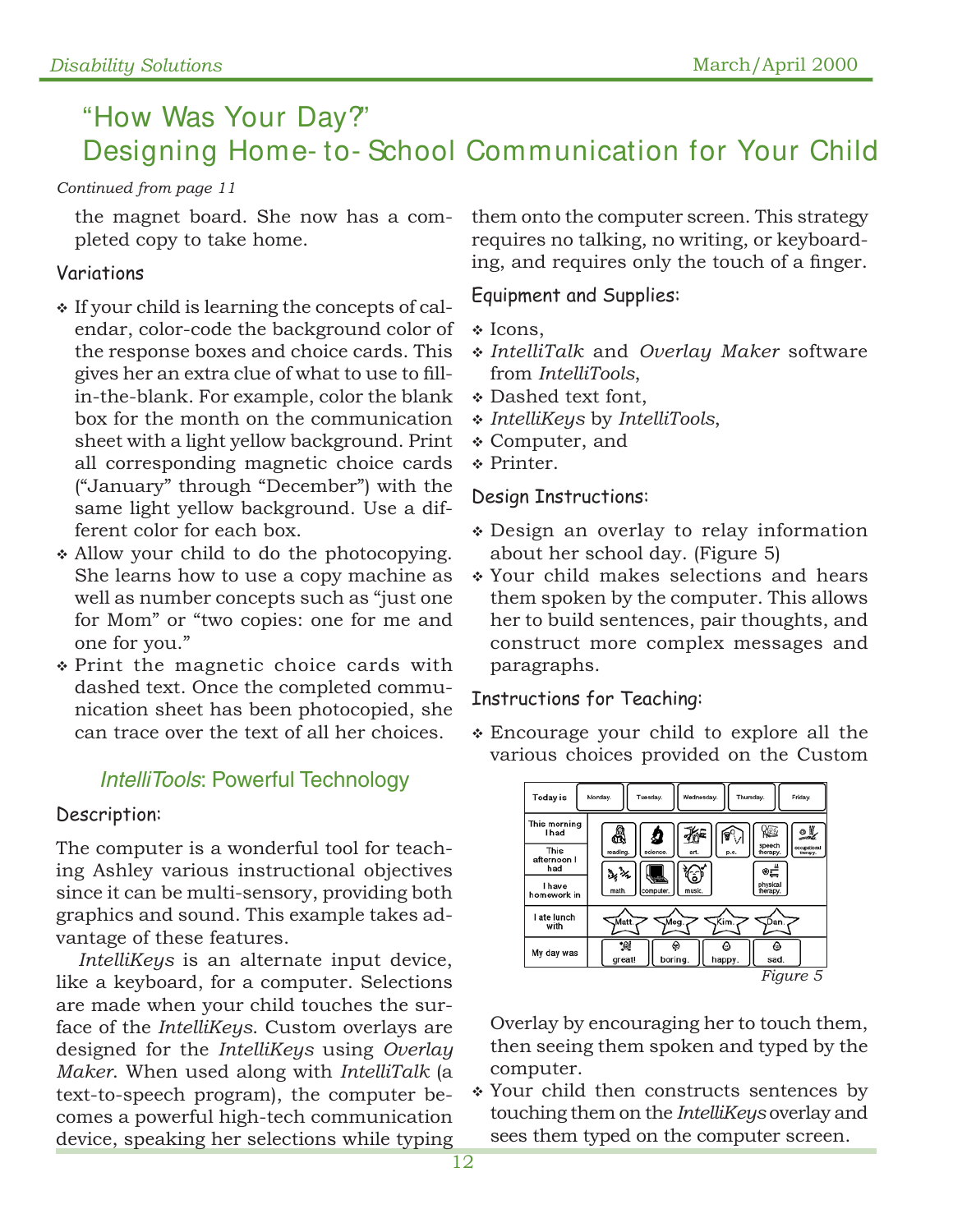Once sentences are constructed and spoken by the computer, these sentences and paragraphs can then be printed like any other word processing program. (Figure 6)



*Figure 6*

#### Variations

- Use dashed text by selecting it as the font for *IntelliTalk*. When the selection appears on the computer screen in the *IntelliTalk*  word processor, the text will be dashed.
- Once your child has completed and listened to her selections, print out her completed sheet. Have her trace over the text for a functional handwriting activity.
- As writing skills improve, include punctuation selections on the overlay so that your child can properly punctuate her own sentences.

## Configuring Pop-Up Menus in a Software Application

#### Description:

The power to make choices becomes that much easier with pop-up menus. Providing a larger list of choices, Ashley can use pop-up menus to share a great deal of information while creating a wonderful document that requires no keyboarding.

Relational database software, such as *File-Maker Pro*, can create pop-up menus filled with a list of text options. When a pop-up

menu is placed within a sentence, it becomes a method to answer fill-in-the-blank questions or complete fill-in-the-blank sentences. Although this method requires more reading than earlier examples (because text is not paired with icons or photographs), sentences and corresponding responses can be individualized for your child's reading ability. If it is not necessary for the text size to be exceptionally large, this is a wonderful method for your child to independently share a great deal of information about her day.

Equipment and Supplies:

- *FileMaker Pro* relational database software,
- Computer, and
- Printer.

#### Design Instructions:

- Create a fill-in-the-blank communication sheet.
- Use pop-up menus to fill in blank sections of sentences. For instance, use a pop-up menu to provide the months (from January through December) for your child to choose from to complete the date. Insert a pop-up menu for the days of the month  $(1-31)$  and so on.

#### Instructions for Teaching:

- First, teach the skill of using pop-up menus by providing only one choice in each pop-up menu. Provide hand over hand instruction with the computer mouse as your child learns their ability to fill-inthe-blank by making a selection from the pop-up menu.
- \* Read the sentence aloud with your child.
- When she reaches the choice box, have her click on the box to see the pop-up menu.

*Continued on page 14*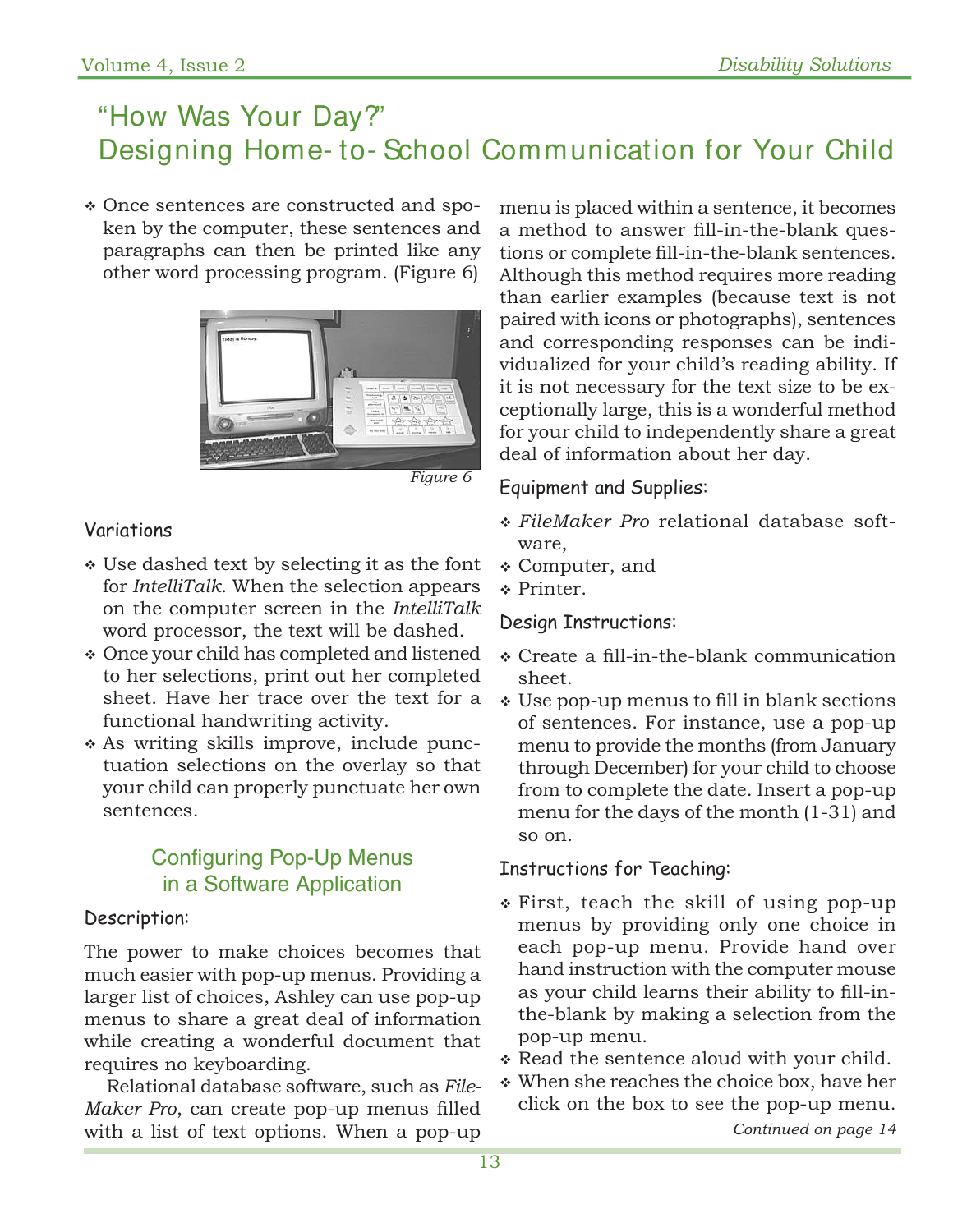#### *Continued from page 13*

Have her scroll down the menu while you read the various choices. (Figure 7)



 Once she has made her selections to fill in the sentences,

print the completed sheet to take home.

 Use a dashed font for writing practice after printing the completed document. Your child has created a meaningful, functional worksheet for practicing handwriting skills.

#### Variations

- Increase the number of choices in the menu as your child becomes comfortable with the process.
- Add background color to the pop-up menu fields. This allows the pop-up menu to stand out from the white background of the rest of the document.
- Using pop-up menus is also a good method for creating and administering tests or quizzes. Your child can read the question and select the appropriate answer from a pop-up menu.
- The ability to use pop-up menus is a valuable skill for school and vocational settings. Many computer software menus also require this skill.

These are just a few ways of individualizing the method of sending a note home about school activities. The best part of all is that these are all methods that allow your child to do this independently. Isn't that what educa-

tion is all about: independence? In addition, your child is being taught new skills she can use throughout her education. While on the surface it appears the only issue addressed is delivering a series of messages about her school experience, many other educational objectives are addressed at the same time.

The examples above meet many different instructional objectives such as:

### Name Recognition and Word Order

Common objectives for these goals include recognizing her name, placing her first and last name in order, and placing it in the correct position at the top of the page. A communication sheet can be designed to teach and reinforce these skills. Some children can write their name on their paper independently. But for many children, this task is not so simple.

### Concepts of Time and Order

The concept of time is an abstract and challenging skill to teach. Use concrete and motivating experiences that occur throughout the school day to teach concepts of "yesterday," "today," and "tomorrow," "this morning" and "this afternoon." Completing communication sheets as an ongoing activity throughout the day is one way to teach these concepts.

#### Handwriting

One of the most obvious ways to fill in any worksheet is sometimes the most challenging: handwriting. Using a dashed text font in a computer or rubber stamps that print a dashed text for your child to trace over provides an opportunity to practice handwriting in a meaningful context.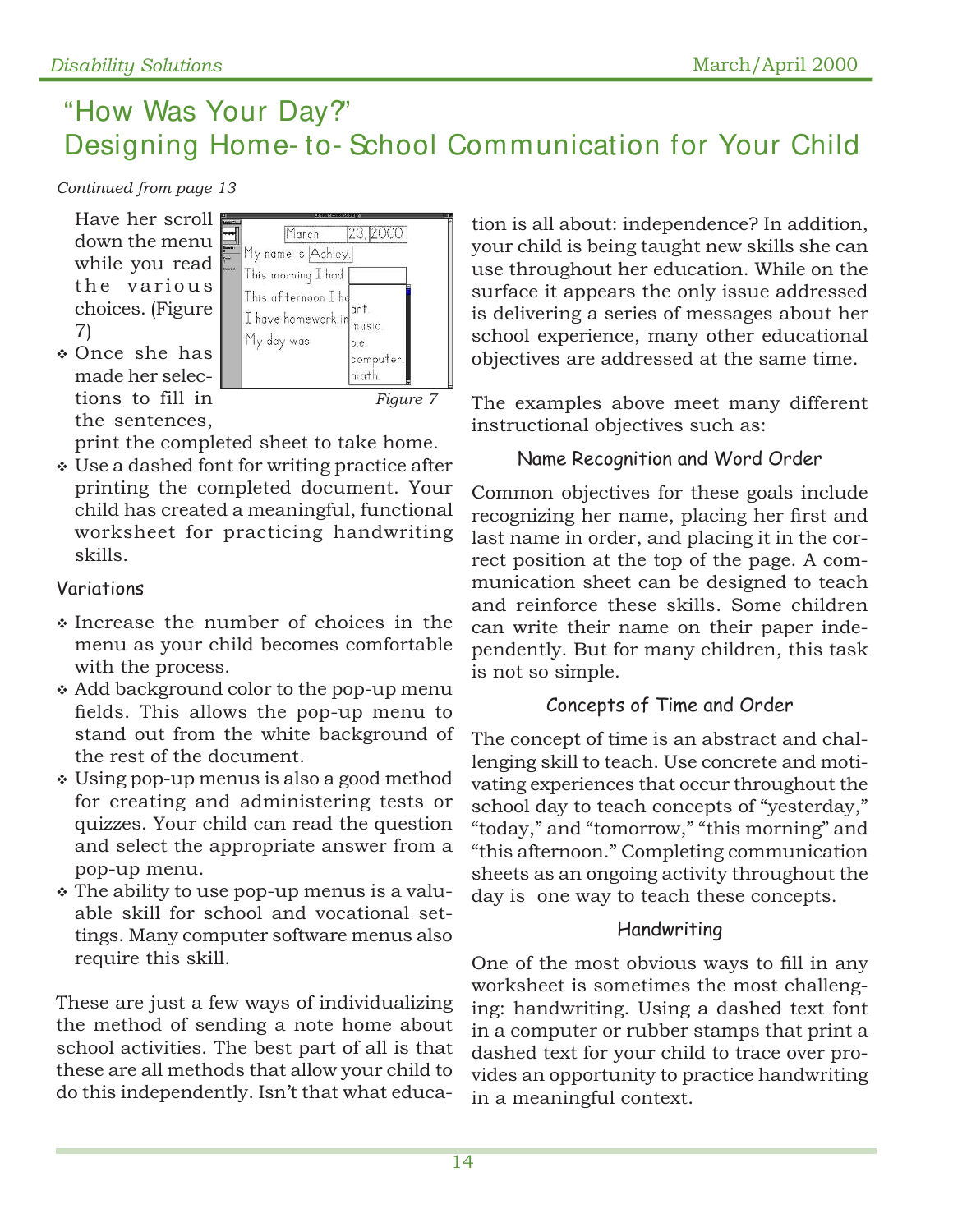#### Calendar

What elementary classroom doesn't have calendar time? The concepts of the calendar are also abstract and challenging to teach any child. They may be even more challenging for a child with special needs. It is helpful to tie calendar concepts to concrete activities such as the communication sheet. Using the calendar to identify a particular day of the month to fill in on the communication sheet, rather than passively looking at it on a wall, may improve your child's interest and ability to learn and understand its use.

#### Reading

Motivating sight words, such as classmate's names and classroom activities, may inspire your child to use the words they are learning to read. Design communication sheets with a mixture of icons and photographs to represent various words. The text of the words can be used with or without the icons or photographs they represent. This encourages

your child to rely more on the configuration of the letters within the word than the icon or photograph it represents.

There are countless ways to use these ideas to design communication sheets that are meaningful to your child, parents, and staff, and meet educational goals at the same time. These are just a few ideas Ashley has used to tell me about her school day. I hope they will inspire you and your team at school to create similar strategies that are motivating, meaningful, and challenging to your child. They are certainly more effective than digging through backpacks searching for scraps of information.

*Kimberly S. Voss is the mother of three daughters, one of whom has Down syndrome and additional disabilities. She designs software and instructional materials and is the owner of* Ashley's Mom, Inc. *Kim resides with her husband and daughters in Tulsa, Oklahoma.* 

## Resources **Resources**

Teaching Resource Center P.O. Box 82777 San Diego, CA 92138-2777 800-833-3389 800-972-7722 (Fax) www.trcabc.com

Magnetic Board

Intellitools, Inc. 55 Leveroni Court Suite 9 Novato, CA 94949 800/899-6687 www.intellitools.com

- IntelliKeys
- $\bullet$  IntelliTalk
- Overlay Maker

Ashley's Mom, Inc. P.O. Box 702313 Tulsa, OK 74170-2313 www.ashleysmom.com

 Adhesive Magnet Sheets: 1'x2' magnet sheets, 3 mil thick, with adhesive front.

Avery Office Products Consumer Service Center P.O. Box 129 Brea, CA 92829-0129 www.avery.com

CA 94949<br>
Brea, CA 92829-0129<br>
-6687<br>
ellitools.com<br>
ellitools.com<br>
ellitools.com<br>
ellitools.com<br>
ellitools.com<br>
ellitools.com<br>
ellitools.com<br>
ellitools.com<br>
ellitools.com<br>
ellitools.com<br>
ellitools.com<br>
ellitools.com<br>
elli White Printable Magnet Sheets for InkJet Printers: 8 1/2" x 11" paper thin magnet sheet for inkjet printers.

Mayer-Johnson P.O. Box 1579 Solana Beach, CA 92075-1579 800/588-4548 www.mayer-johnson.com

- Boardmaker
- **\* School Fonts for Beginning Writing**
- Boardmaker Sign Language Libraries Vol. I and II
- Picture Communication Symbols

*Picture Communication Symbols (PCS) copyright © 1981-2000 Mayer-Johnson Co. Used with permission.*